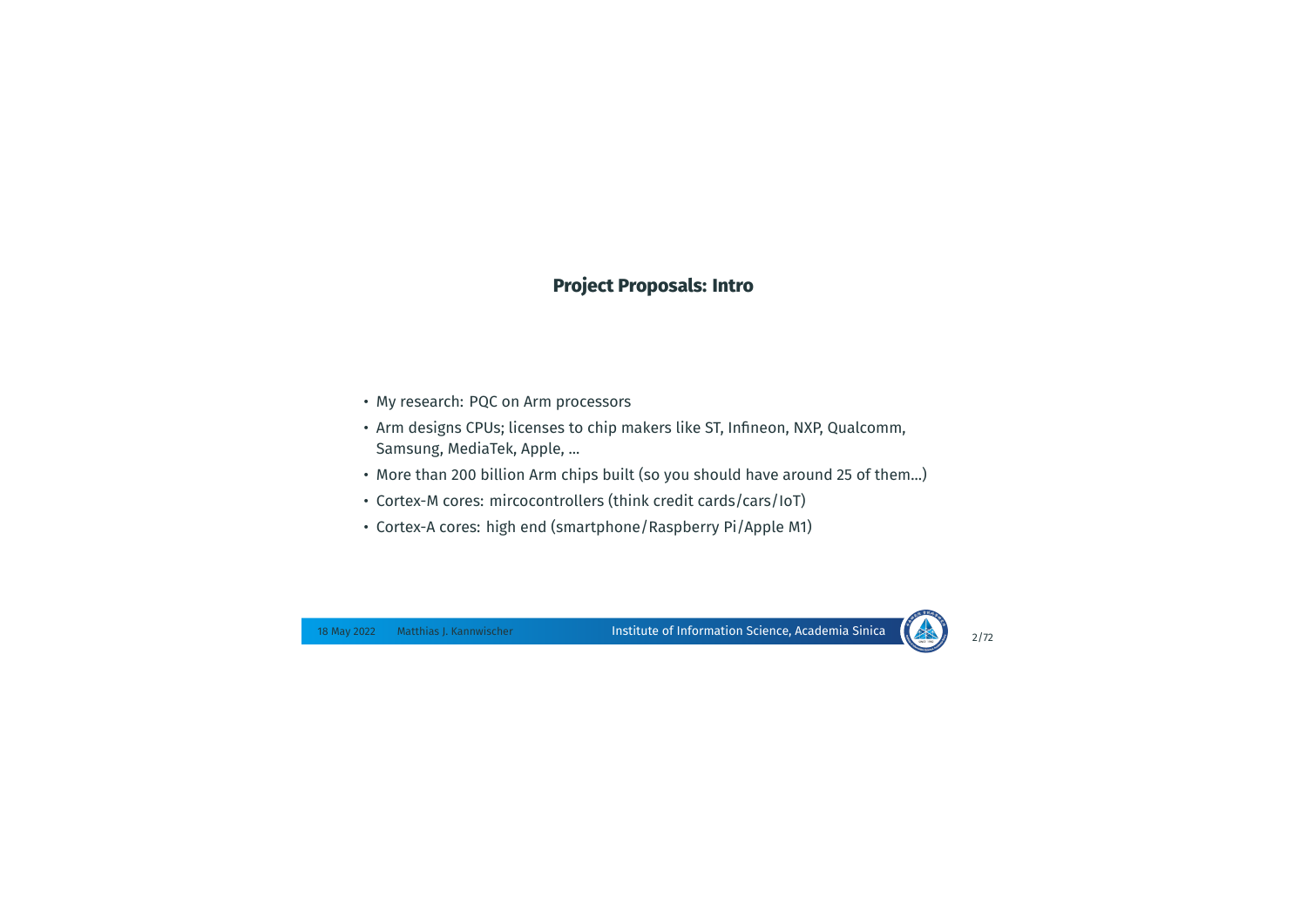## **Project Proposal 1: Kyber NTT on Arm Cortex-M55**

- Cortex-M55 is the newest generation fo the Cortex-M family
- Adds the M-profile vector extension (MVE) aka. Helium
- Much more powerful than previous M cores due to vector instructions
- Quite different from the A-profile cores (Neon vector extension)
- Only paper https://eprint.iacr.org/2021/998 (implementing Saber)
- Goals of this project
	- Understand MVE (differences to A cores and previous M cores)
	- Understand the Kyber NTT
	- Implement the Kyber NTT on M55 (come up with a somewhat decent pipelining)
	- Possible extension (e.g., master thesis/paper): Full Kyber on M55
- Hardware
	- Can use qemu for functional testing
	- Soft-core M55 (FPGA prototyping platform) that can be accessed remotely

Institute of Information Science, Academia Sinica 18 May 2022 Matthias J. Kannwischer 3/72

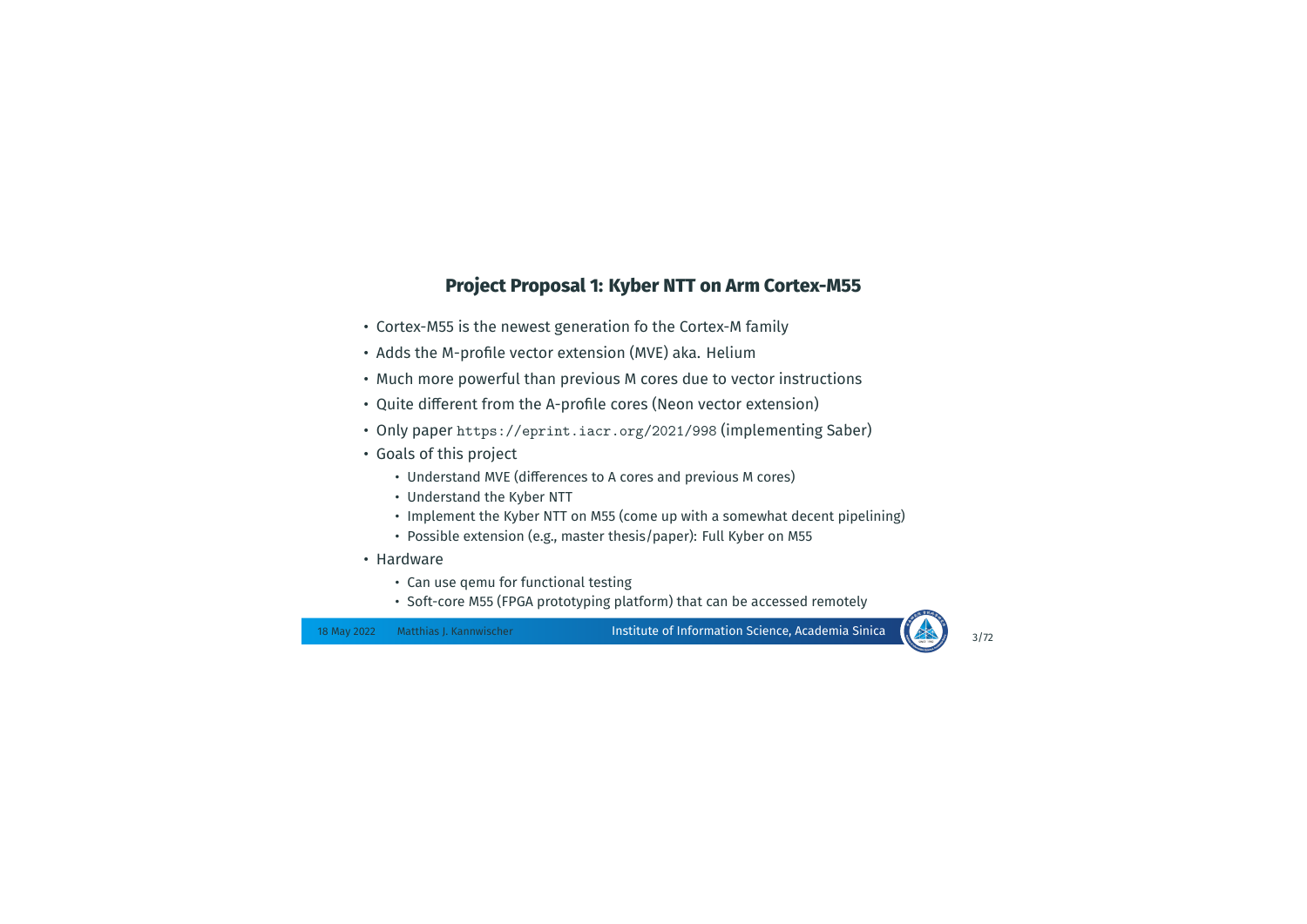## **Project Proposal 2: Keccak on Cortex-M4 with FPU**

- Arm Cortex-M4 is still widely used
- PQC heavily relies on the Keccak permutation
- Current implementation we are using is https://github.com/mupq/pqm4/blob/master/common/keccakf1600.S
- Idea: Use floating point registers to reduce memory accesses
- Goals of this project
	- Understand the Keccak permutation
	- Understand how the Keccak permutation is used in PQC
	- Improve current code using floating point registers on the M4 (or other tricks you can find)
	- Possible extension (e.g., master thesis/paper): Also optimize on A-profile/M55
- Hardware
	- You will be provided with Cortex-M4 development boards